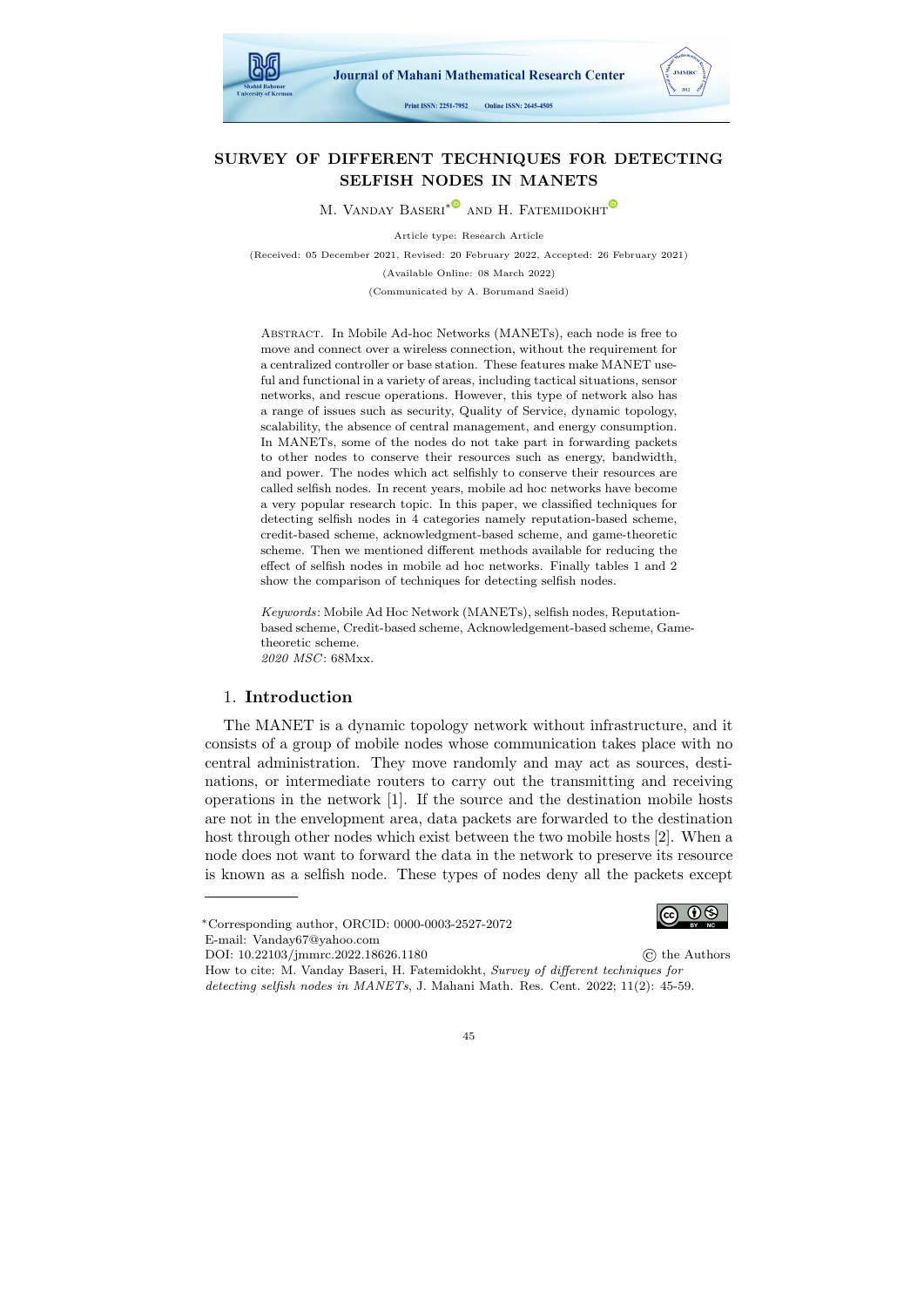those which are destined to it. These nodes use the network and resources for their use and refuse to provide service back. Selfish nodes do not directly attack other nodes, but they simply do not want to use their energy, CPU, or bandwidth to redirect the data [3-5]. Generally, in MANET, all nodes can be divided into three types. They are [6]:

- Non-selfish nodes
- Fully selfish nodes
- Partially selfish nodes

Nodes that allocate their memory space completely for other nodes are called Non-selfish. Selfish nodes do not allocate their memory space for other nodes. Partially selfish nodes allocate a minimum portion of their memory space for other nodes and remain for the benefit of their node. Selfish nodes impress the performance of the network in terms of the partitioning of the network, lifetime of the network, decreased data access, increment rate of packet dropping, and throughput [7]. Ad hoc On-demand Distance Vector Routing (AODV) is the most efficient protocol in comparison to other routing protocols used in the MANET environment as it has low communication overhead due to which, it consumes low memory and bandwidth [3]. For the AODV routing protocol, the behavior of selfish node can be classified as follows [7]:

- Do not forward Route Request (RREQ) messages: When selfish nodes receive RREQ messages, they will not forward these messages and drop these to avoid being the route member for other nodes. Hence the transmission path must be built on more nodes because of avoiding forwarding any messages for others by selfish nodes.
- Do not send Hello messages: This kind of selfish node hides and avoids being included in the others' transmission path.
- Do not forward Data messages: For routing information, this kind of selfish node will forward the messages but it will not relay data messages and drop them. This misbehavior will impact the performance of MANET.
- Delayed forwarding RREQ messages: After this kind of selfish node receives an RREQ message, it will forward this message with a delay to avoid being the route member.
- Do not forward Route Reply (RREP) messages: Because the AODV routing protocol uses the RREP messages translated from the destination node by the intermediate nodes to the source node to establish a completed transmission path. The intermediate nodes will drop all RREP messages received by selfish nodes. The transmission path will not be established. Hence, the source node will persistently send RREQ messages to intend to establish the transmission path. Finally, the whole network will become disabled.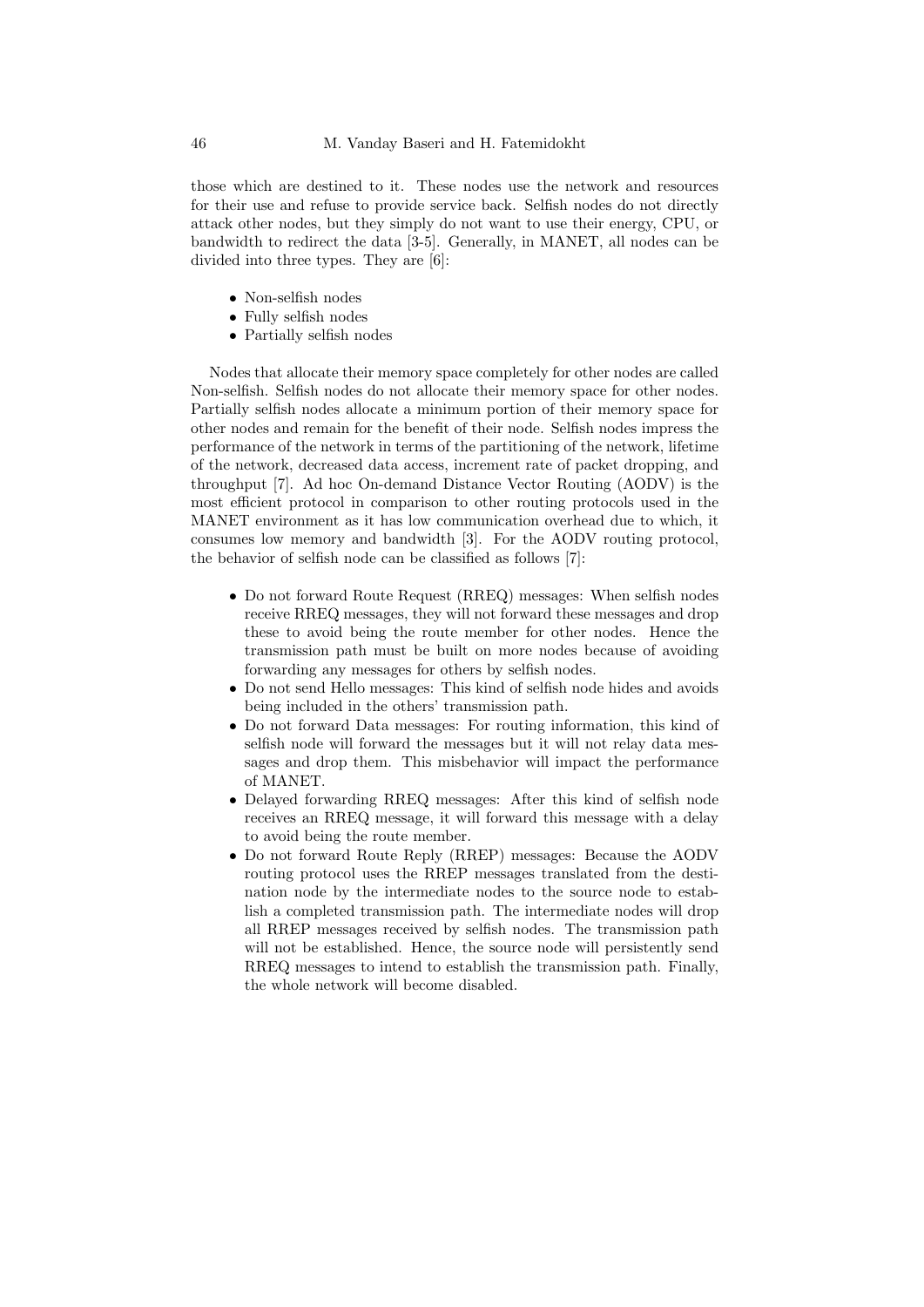### 2. Classification of techniques for detecting selfish nodes

Several techniques have been proposed to detect selfish nodes in mobile ad hoc networks, as shown in Figure 1. These techniques can be classified into four categories: the reputation-based scheme, the credit-based scheme, the acknowledgment-based scheme, and the game-theoretic scheme.



FIGURE 1. Different Techniques for detecting selfish nodes.

2.1. The Reputation-Based Scheme. In a reputation-based scheme, nodes detect and declare the misbehavior of a doubtful node. When a declaration is heard, the misbehaving node will be disconnected from the network. In [8] is offered a scheme for mitigating routing misbehavior in MANET. It contains two major modules: watchdog and path rater. The watchdog module distinguishes misbehaving nodes and in the path rater module, the routing protocol avoids these nodes. Nodes use overhearing to confirm whether the next-hop node faithfully forwards the packets or not [8]. One of the main reasons for using reputation systems in a network is providing information to help assess whether an entity is trustworthy or not. This helps in the detection of selfish and malicious nodes. Another reason is to encourage entities to behave in a trustworthy manner, i.e. to encourage good behavior and to discourage untrustworthy entities from participating during communication [9].

2.1.1. Selfish Node Removal using Reputation Model (SNRRM). Ponnusamy et al. [10] have proposed Selfish Node Removal using Reputation Model (SNRRM). In their model, the node reputation is determined to remove the selfish nodes from routing. The reputation calculation of each node is done through the node's current energy level and its communication ratio. The source node 'S' is set and destination 'D' is set and the communication begins with the sender node. If both 'S' and 'D' fall under the communication range, the node checks only for 'S' reputation value, if matches, the transmission process is done and the updates the system. If both 'S' and 'D' do not fall under the communication range then 'S' sends control packets to its neighbors and waits for reply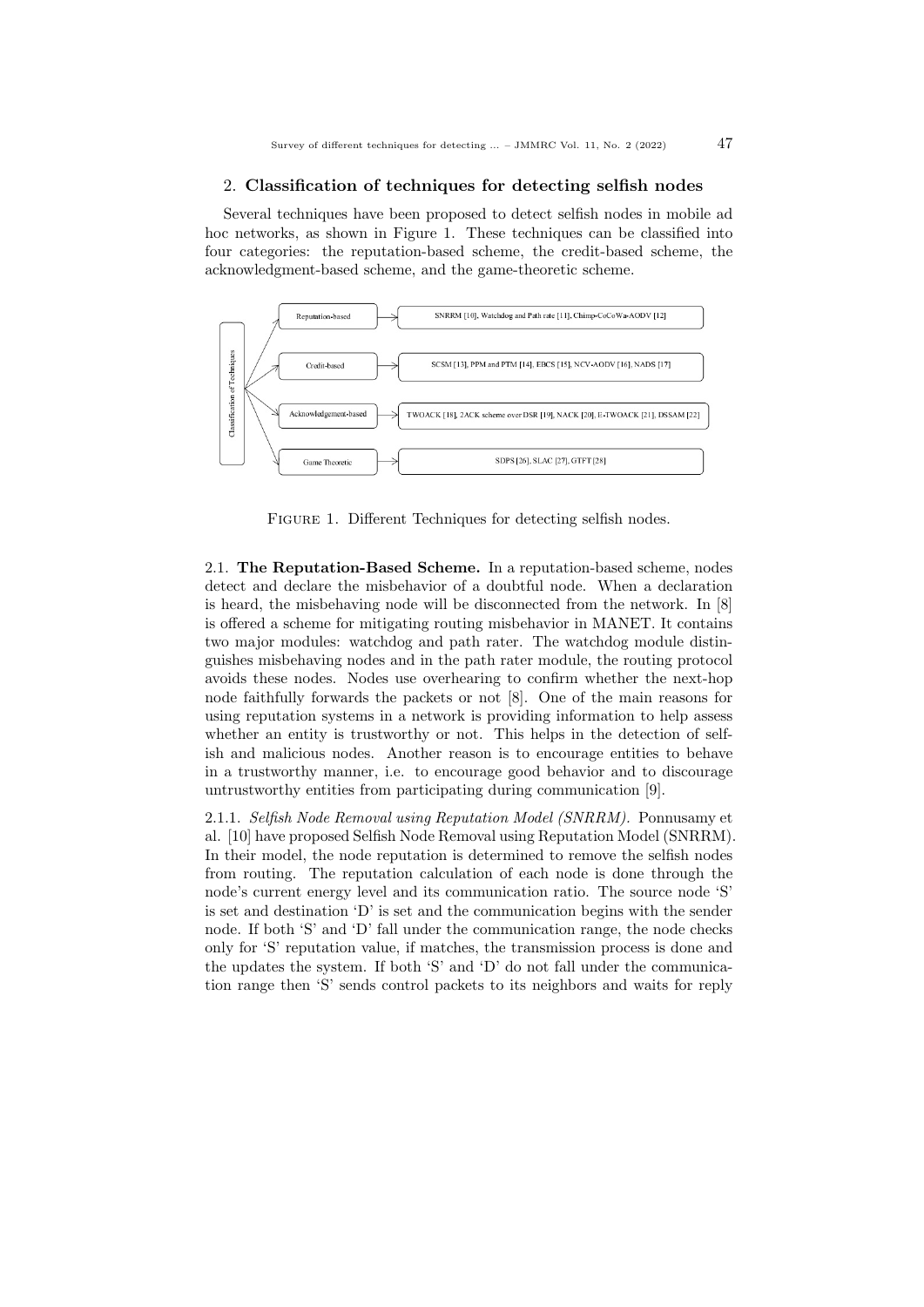messages. Nodes that respond to the message of 'S' are considered as reputed nodes. Then check energy values of reputed nodes calculate the energy threshold and pick a higher residual energy node. Repeat the process till it reaches the 'D'.

2.1.2. Watchdog and Path rater. Watchdog and path rater work with the DSR protocol. They operate at the node level of a MANET. The path rater chooses the most secure route to take when sending packets but the Watchdog detects misbehaving nodes. The Watchdog measures a neighboring node's frequency of dropping or misrouting packets, or its frequency of invalid routing information advertisements. Watchdog maintains a buffer of recently sent packets and compares each overheard packet with the packets in the buffer to see if there is a match. If there is a match, the packet will remove from the buffer. If a packet has remained in the buffer for a long time, for the neighboring node a failure tally is incremented by the Watchdog. If the tally overpasses a predefined threshold, it sends a message to the sender node to be aware of the misbehaving node. Watchdog may not detect a misbehaving node because of ambiguous collisions, receiver collisions, limited transmission power, false behavior, collusion, and partial dropping. A node might be accused of being malicious for the same reasons. Path rater keeps track of the trustworthiness rating of every known node. It calculates path metrics by averaging the node ratings in the path to each known node. If there are multiple paths to the same receiver, then it chooses the path with the highest metric. Watchdog and path rater does not use encryption to protect data or nodes. They use behavior grading by monitoring downstream nodes but are vulnerable to numerous MANET behavior attacks. They do not use multipath routing [11].

2.1.3. Chimp-CoCoWa-AODV. Sherif and Salini [12] have presented a Chimp-CoCoWa-AODV protocol to detect and isolate the selfish nodes in MANET. In their method, at first, the selfish node is detected by the local watchdog in the Collaborative Contact-based Watchdog (CoCoWa). Watchdog is one of the best monitoring mechanisms in wireless ad-hoc networks to detect the misbehaving and selfish nodes in the networks. The transmitter and receiver are overheard by the watchdog in terms of calculating the ratio between transmitted packets and received packets to detect the anomalies. The performance of the local watchdog can be improved by the dissemination of information about the selfish node when contact occurs between pairs of nodes. The diffusion between a node pair is defined as a contact. The improved CoCoWa can quickly propagate the selfish node information and hence provides enhanced precision within less time. A node is noted as positive if the watchdog detects that node as a selfish node whereas it is noted as negative if the watchdog detects that node as a non-selfish node. The node transmits information about selfish behavior when in contact with other nodes through collaborative information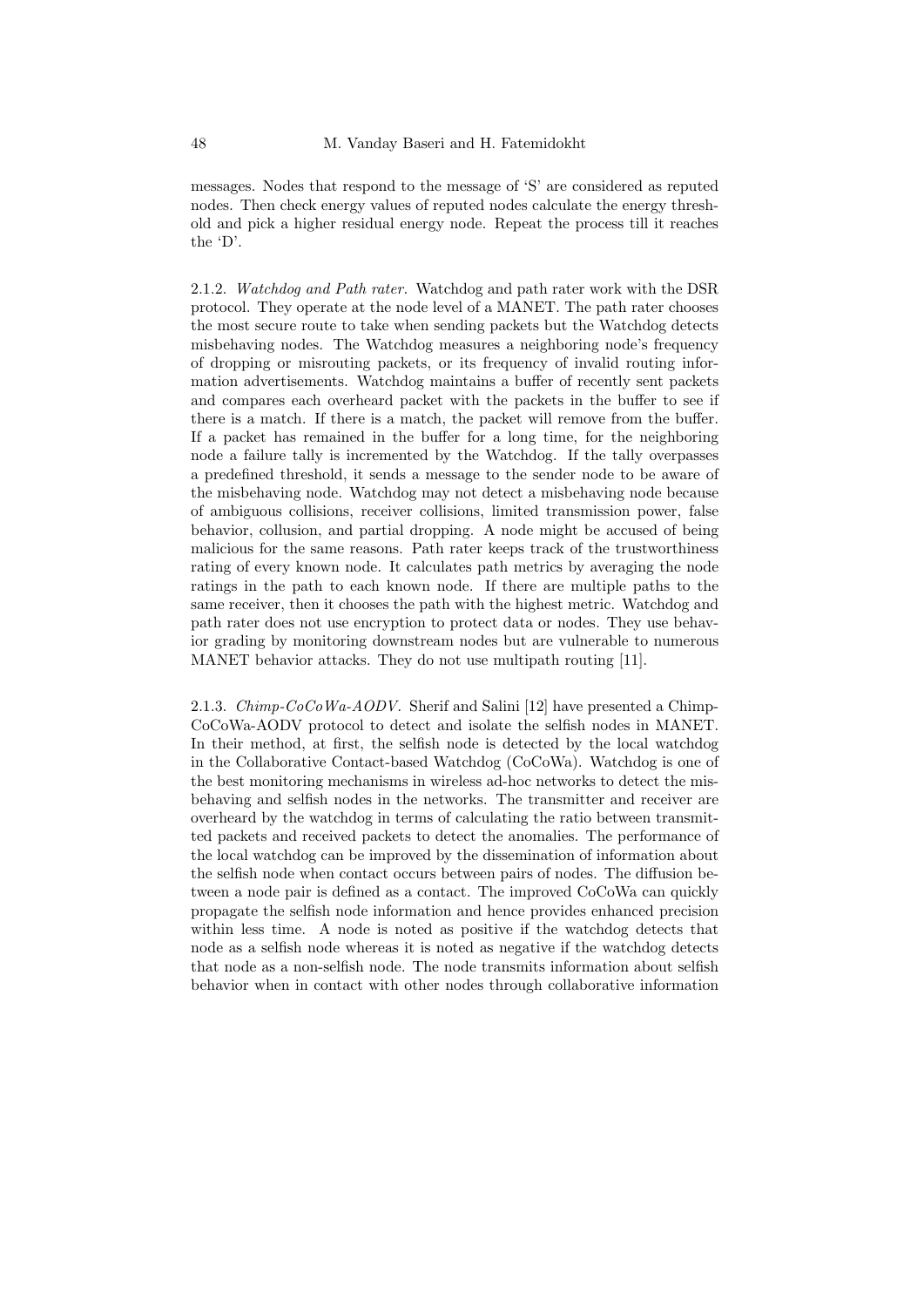transmission. Afterward, the selfish node is isolated from the packet transmission. Finally, AODV is integrated with the Chimp optimization algorithm for optimal path selection.

2.2. The Credit-based scheme. In a credit-based scheme, incentives are provided for nodes to encourage them to forward data packets. For this purpose, it uses virtual currency or payment systems. When nodes provide services to other nodes, they earn rewards. Similarly, a node must pay other nodes that forward packets sent by that node.

2.2.1. Stimulating Cooperation in Self-Organizing MANET (SCSM). Buttyan and Hubaux [13] have proposed a basic idea of this scheme where nodes charge for providing services and atone for receiving a service. In their protocol, for each node, there is a counter, called a nuglet counter, in a tamper-resistant hardware module. When the node sends its packets the counter is decreased, and when the node forwards packets sent by other nodes it is increased. The counter must remain positive or else the node will not be allowed to send its packets. Therefore, each node is patronized to provide forwarding services.

2.2.2. The Packet Purse Model and the Packet Trade Model. Buttyin and Hubaux [14] have introduced the packet purse model (PPM) and the packet trade model (PTM). In the PPM model, the originator of the packet pays for the packet forwarding service. The service charge is distributed among the forwarding nodes. The originator loads it with the number of beans sufficient to reach the destination. Each forwarding node obtains one or several beans from the packet and thus, increases the supply of its beans. The packet is discarded when the packet does not have enough beans to be forwarded. The disadvantage of this approach is that it is difficult to estimate the number of beans that are needed to reach a given destination. In the PTM model, the packet does not carry beans but the packet is traded for beans by intermediate nodes. Each intermediary buys it from the previous one for some beans and sells it to the next one for more beans. Destination of the packet covers the total cost of forwarding the packet. An advantage of this approach is that the originator doesn't need to know in advance the number of beans required to deliver a packet. The main disadvantages of the PPM model are as follows. If the packet does not have sufficient beans, then the intermediate node will drop that packet. To forward the packet source node must have the appropriate amount of beans. PTM requires tamper-proof hardware so that no node in the network can increase its beans un-authentically. This is the disadvantage of this method as it increases the cost of the network.

2.2.3. Energy-Based Credit System (EBCS). Mubeen and Johar [15] have proposed the Energy Based Credit System (EBCS) for selfish node detection. In this system, the threshold values of energy in the whole the nodes that are suspicious of selfishness. If a regular node sends the packets towards the neighboring nodes, the regular nodes energy will be engaged as reinforcement for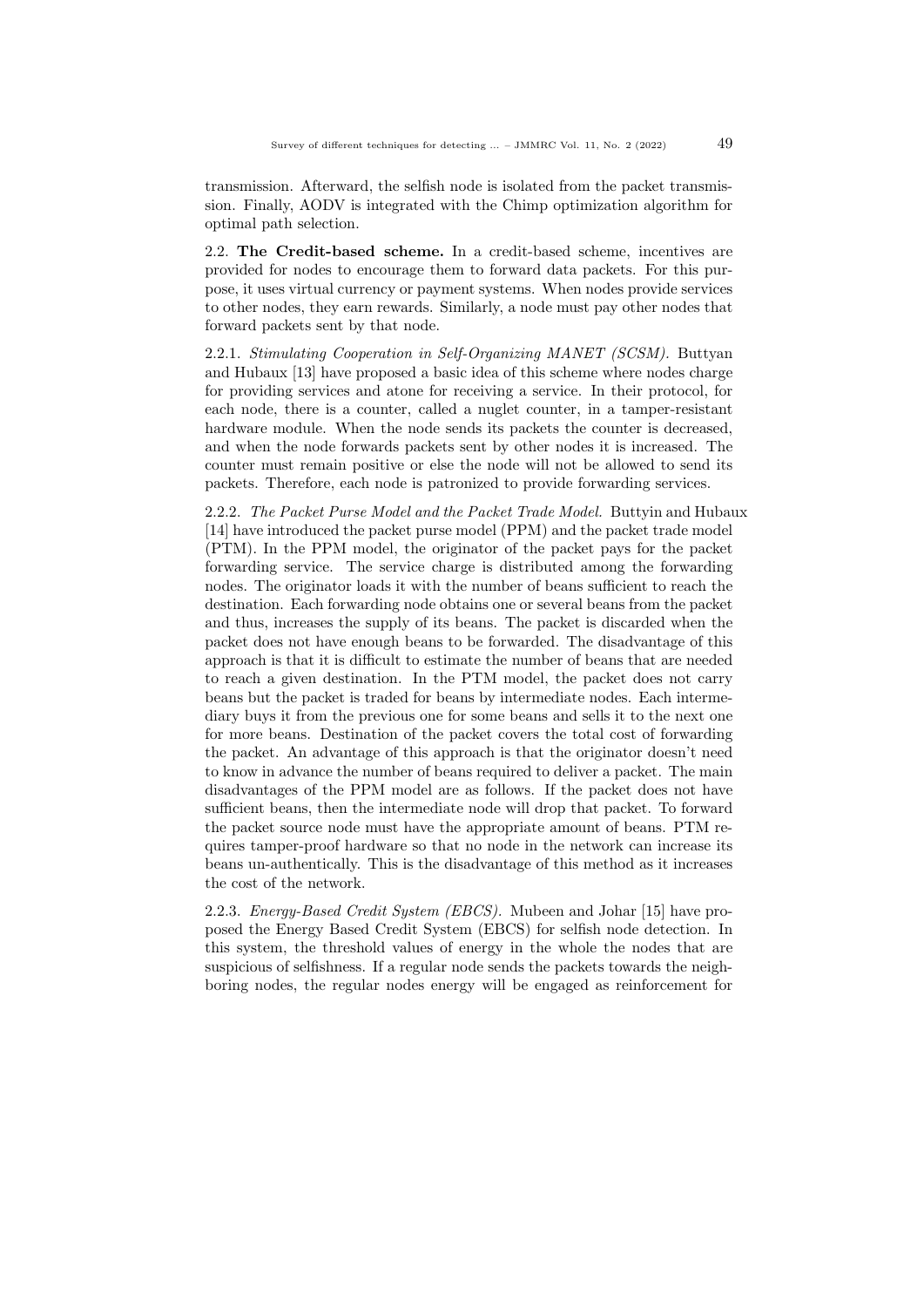sending the packet ECBS increases. In EBCS, if the energy of the node is less than the energy of the threshold, it is recognized as a selfish node. The NS-2 simulator is utilized to appraise the performance of EBCS. The results of the simulation show that EBCS can be improved the packet delivery ratio, throughput, and delay.

2.2.4. Neighbor Credit Value-based AODV (NCV- AODV). Abirami and Sumithra [16] have presented the Neighbor Credit Value-based AODV (NCV- AODV), which extends from the AODV protocol. This type is applied in securing networks against selfish nodes. This system detects the node by relying on the observation of the packets that have been redirected from the neighboring node, but this strategy fails as soon as the neighboring node tends to drop the data packet for a real reason. When the node is identified as selfish, a credit valuebased (NCV- AODV) running the agent will send a fake packet to the suspect node for making sure whether or not it is indeed selfish. A major benefit of applying such a method is that the detection load is not increased. The NCV-AODV successfully detects the selfish nodes and therefore tends to avoid the forwarding of packets to them. This method increased the overall performance significantly.

2.2.5. New Adaptive Credit-Based Stimulation Scheme (NADS). Bounouni and Medjkoune [17] have presented the New Adaptive Credit-Based Stimulation Scheme (NADS) for the detection of selfish nodes in MANET. In this scheme, the cooperation between the nodes is simplified and justice between them is guaranteed. In the NADS scheme, nodes include three discrete ranks that are based on their credit values. Prices and gratuities are described according to the node credit rating. The NS-2.34 simulator is used to test the efficiency of performance. 40 nodes were used for the simulation. The results of the simulation display that the NADS scheme reduces the delivery ratio of selfish and monopolized times of selfish nodes.

2.3. The Acknowledgement-Based Scheme. This scheme uses an acknowledgment technique to detect misbehaving nodes.

2.3.1. Two-Acknowledgment (TWOACK). Balakrishnan et al. [18] have proposed a network-layer acknowledgment-based scheme, called TWOACK, to detect misbehaving nodes. In the TWOACK scheme, each node observes the behavior of its next-hop using acknowledgments instead of the overhearing technique. Ambiguous collisions, receiver collisions, and limited transmission power are some problems of the overhearing technique that the TWOACK scheme can resolve. TWOACK is an early version of the 2ACK scheme.

2.3.2. 2ACK Scheme over DSR. Liu et al. [19] have considered only packet forwarding misbehavior. When a node forwards a data packet successfully over the next hop, the destination node of the next hop will send back a special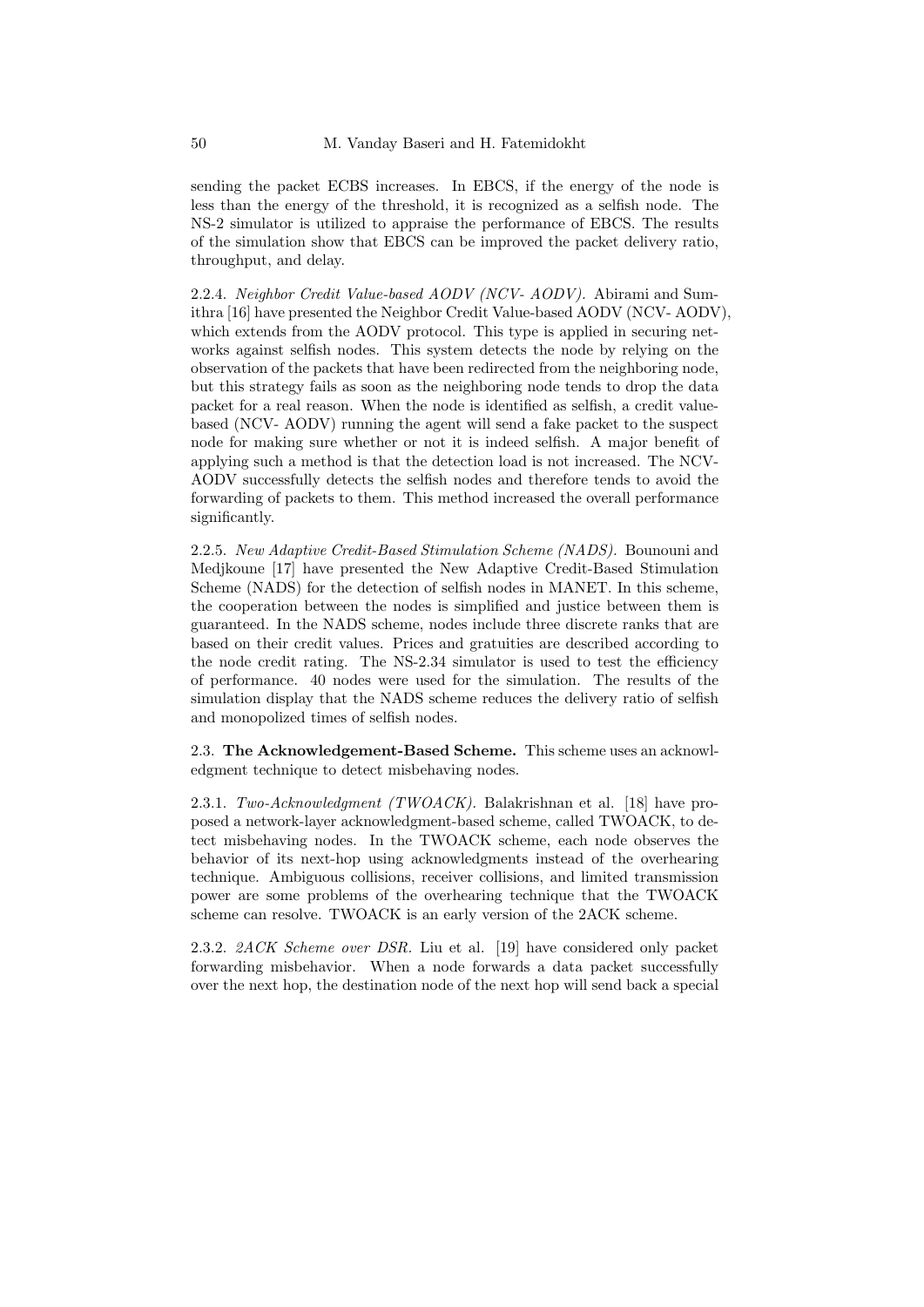two-hop acknowledgment called 2ACK. This method works along with the DSR protocol.

2.3.3. The NACK scheme. The 2ACK scheme can only prevent routing misbehaviors but NACK can also detect collusions attacks. Sun et al. [20] are proposed the NACK scheme. It is a novel acknowledgment-based approach and can be implemented in DSR. Figure 2 shows the configuration of the NACK scheme. In figure 2, N1, N2, ..., Nn are intermediate nodes. NACK scheme uses a special packet format that is just like a receipt. After a data packet is sent, each node Ni monitors the next-hop to check whether or not the nexthop, Ni+1, forwards the data packet. If Ni+2 receives the data packet correctly, it must send an acknowledgment called NACK packet as a receipt for Ni. If Ni does not receive the NACK packet from  $Ni+2$ , Ni will consider  $Ni+1$ a misbehavior node, otherwise, it will consider Ni+1 a normal node.



Figure 2. The NACK scheme [20].

2.3.4. Enhanced TWOACK (E-TWOACK). Sayyar et al. [21] have proposed the Enhanced TWOACK protocol that they built over AODV. Compared with the DSR+TWOACK scheme, the proposed AODV+E-TWOACK scheme can enhance the performance of the network. In the proposed E-TwoAck scheme, the sender node detects a selfish node attack by resending the data packet twice again and waits for an acknowledgment before discarding the existing route. Additionally, the proposed protocol detects selective forwarding attacks by calculating the discard ratio of the existing route. The simulation results show that this scheme performs more efficiently than DSR+TWOACK in terms of packet delivery ratio, routing overhead, and end-to-end delay.

2.3.5. Digitally Signed Secure Acknowledgement Method (DSSAM). Srivastava et al. [22] have proposed the Digitally Signed Secure Acknowledgement Method (DSSAM) using the RSA digital signature. In this method, secure acknowledgment, packet authentication, and node authentication, which are three significant security factors in MANET, are considered. The DSSAM applies the mechanism of cryptography to secure the network. This scheme prevails the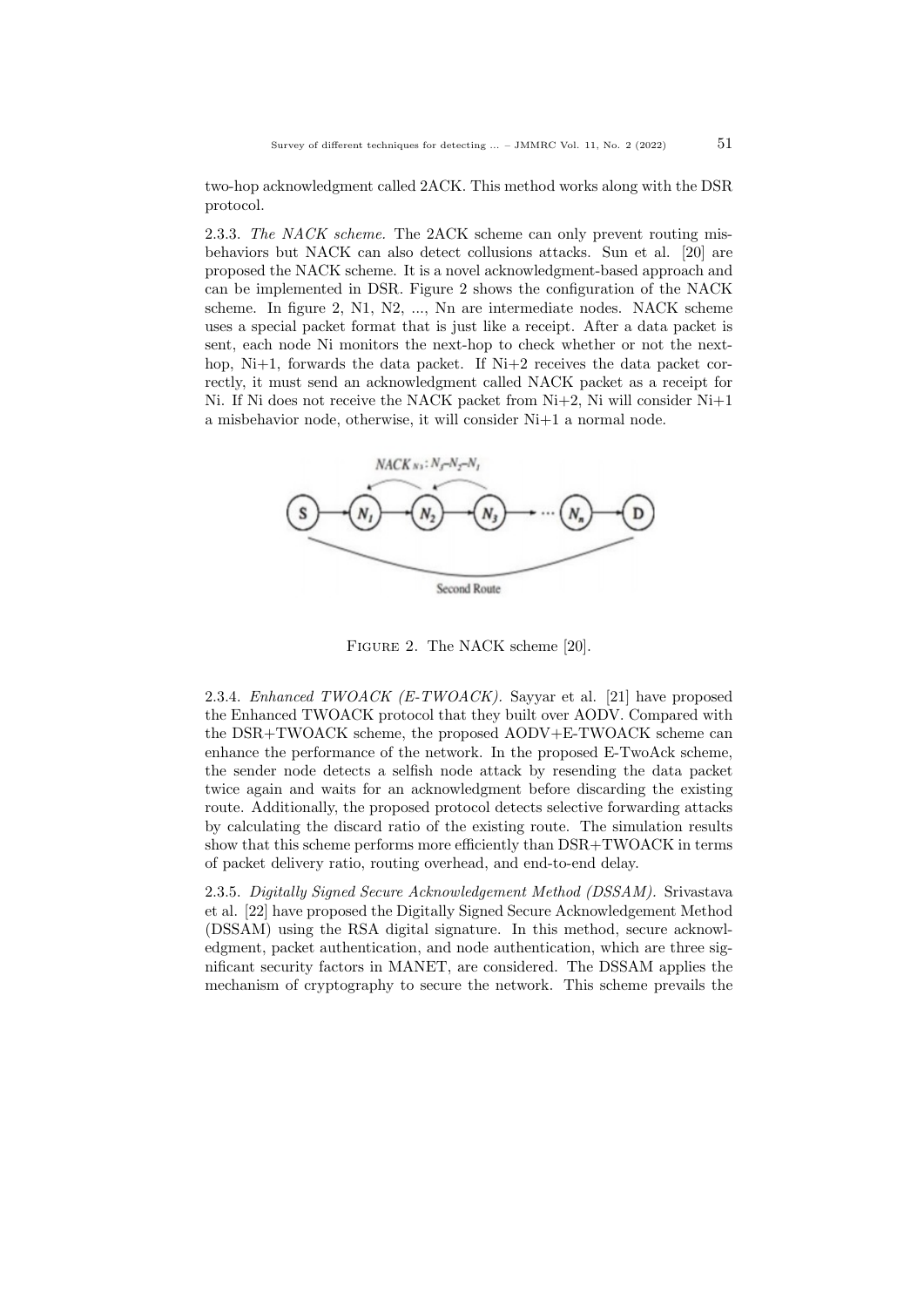weakness of available techniques of intrusion detection such as the problem of false identity and receiver collision. The QualNet Simulator-7.0 is used to evaluate the performance of DSSAM. The results of the simulation show that the DSSAM compared to Watchdog and 2-ACK under DSR routing protocol is improved the detection rate. However, this method begets more overhead of routing.

2.4. The Game-Theoretic Scheme. In a game-theoretic scheme, the Intrusion Detection System (IDS) compares the node's performance against other nodes based on a repeated game. Implementation of this scheme is easy but it needs fair comparison among nodes otherwise it may falsely identify a node as an adversary node [23]. In-game theory, there is an assumption that an entity wants to maximize its payoff, which is usually regarded as selfish. For tempting cooperativeness and discouraging selfishness most existing work used rewards or incentives so that each entity tries to obtain the best individual payoff [24]. Generally, games can be categorized as non-cooperative and cooperative games. Non-cooperative game theory is concerned with the analysis of strategic choices and explicitly models the decision-making process of a player out of his/her interests. Unlike in non-cooperative games, in cooperative games, the players can make binding commitments [25].

2.4.1. Selfish Dynamic Punishment Scheme (SDPS). Sharah et al. [26] have proposed a mechanism that concerns rehabilitation rather than excluding the selfish node by tracking them in the network. The proposed mechanism is based on the game theory where node coalition is used to monitor the selfish behavior and motivate selfish nodes to cooperate. The main goal of the punishment strategy is to ensure that the nodes will start cooperating again and not cause any further problem for the coalition, also focus on promoting and motivating nodes rather than just excluding them.

2.4.2. Selfish Link and behavior Adaptation to produce Cooperation (SLAC) algorithm. Hales [27] has introduced the Selfish Link and behavior Adaptation to produce Cooperation (SLAC) algorithm. It assumes that nodes want to use their abilities selfishly to increase their utility greedily. The algorithm depends on Selfish Link and behavior Adaptation to produce Cooperation (SLAC). SLAC generates some measure of utility U (The number of files downloaded or jobs processed) according to the activities of each node. Periodically each node (i) compares its performance against another node (j), randomly selected from the network. If the utility Ui¡Uj node then node I drop all current links to j.

2.4.3. Generous TIT-FOR-TAT (GTFT) algorithm. Srinivasan et al. [28] have proposed the Generous TIT-FOR-TAT (GTFT) algorithm. Nodes use the GTFT algorithm to consider relay requests made by the neighbor nodes and decide to accept or reject a relay request. It shows that the GTFT algorithm provides maintenance of Nash balance in the network and the system move to the rational and optimal operating point. For each node, the algorithm defines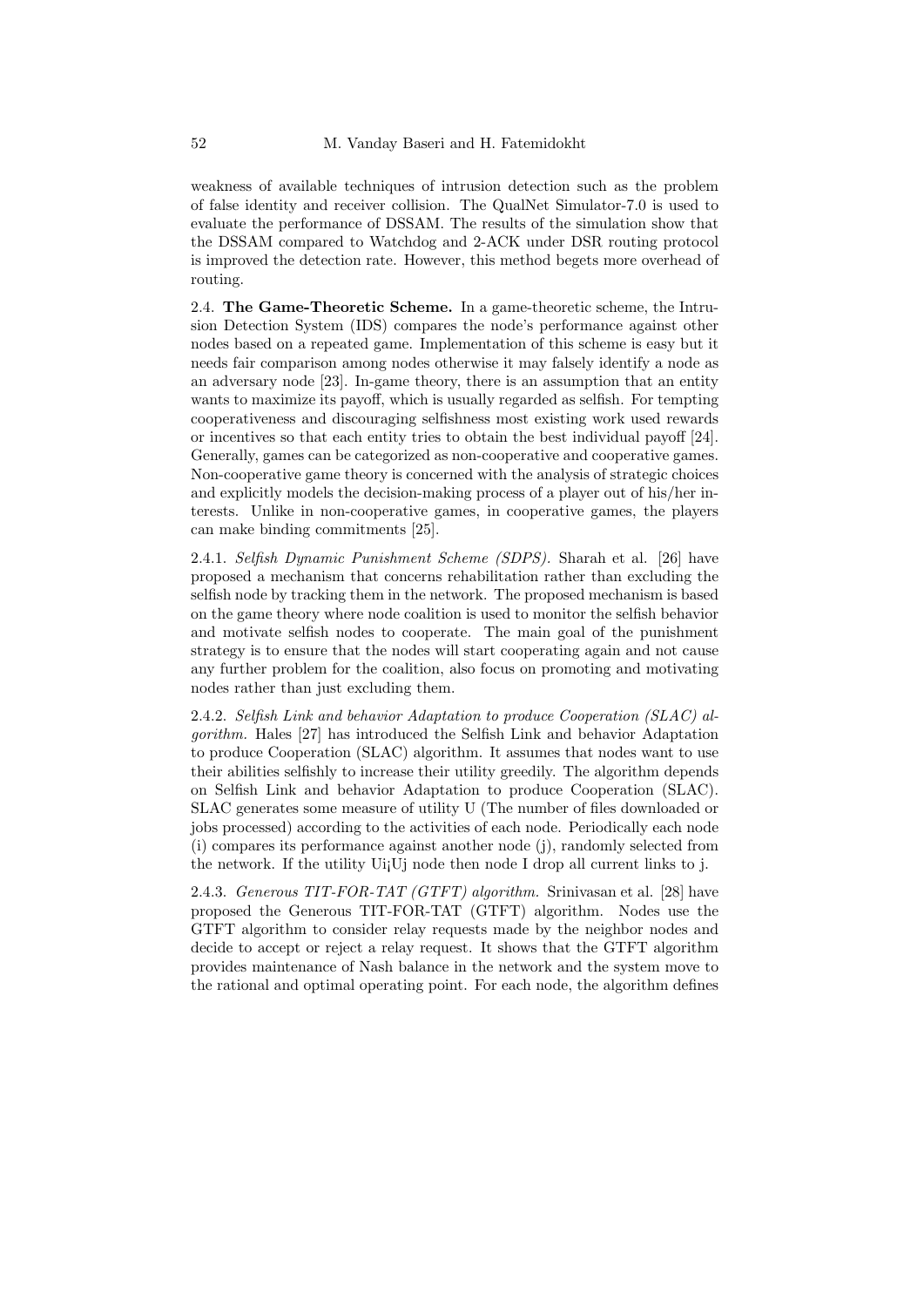the Normalized Acceptance Rate (NAR). It is the ratio of the number of successful relay requests generated by the node, to the number of relay requests made by the node. According to the NAR selfishness can be decided.

## 3. The comparison of techniques

In Table 1, we express the advantages and disadvantages of different techniques for detecting selfish nodes [9, 25, 29-31]. Also, in Table 2 the comparison of mentioned routing protocols for detecting selfish nodes based on various parameters is summarized.

### 4. Conclusion

Ad hoc networks are a set of nodes that are connected via wireless links without using a fixed infrastructure or centralized administration. Due to this feature of ad hoc networks, the security of these networks is a significant topic. In Mobile Ad hoc Networks (MANETs) the selfish nodes do not participate in the routing process, which intentionally delays and drops the packet. These misbehaviors of the selfish nodes will impact efficiency, reliability, and fairness. The selfish node utilizes the resources for its purpose, and it neglects to share the resources with other nodes. So, it is important to detect the selfish nodes in MANET. In this paper, we explained some techniques that have been proposed to detect selfish nodes in MANETs. After that comparison of them showed in Tables 1 and 2.

## References

- [1] K. Susan, K. C., J.-O. A. M., and M. E. S., An Improved Token-Based Umpiring Technique for Detecting and Eliminating Selfish Nodes in Mobile Ad-hoc Networks, Egypt. Comput. Sci. J., vol. 44, no. 2 (2020) 74–85.
- [2] J. S. Raja. and I. J. Raja, Survey on Selfishness Handling In Mobile Ad Hoc Network, A International Journal of Emerging Technology and Advanced Engineering vol. 2, no. 11 (2012) 688–692.
- [3] H. Yadav and H. K. Pati, A Survey on Selfish Node Detection in MANET, Proceedings of International Conference on Advances in Computing, Communication Control and Networking, ICACCCN, (2018), 217—221.
- [4] S. Aifa and T. Thomas, Review on Different Techniques Used in Selfish Node Detection, Proceedings of the IEEE International Conference on Circuits and Systems in Digital Enterprise Technology (ICCSDET), ( Kottayam, India, 2018), 1—4.
- [5] S.J.H. Al-Shakarchi and R. Alubady, A Survey of Selfish Nodes Detection in MANET: Solutions and Opportunities of Research, Proceedings of the 1st. Babylon International Conference on Information Technology and Science 2021 (BICITS 2021), (Babil, IRAQ, 2021), 178–184.
- [6] J. H. Choi, K. S. Shim, S. Lee, and K. L. Wu, Handling Selfishness in Replica Allocation over a Mobile Ad Hoc Network, IEEE Transactions on Mobile Computing vol. 11, no. 2 (2012) 278–291.
- [7] N. K. Gupta, A. K. Sharma, and A. Gupta, Selfish Behaviour Prevention and Detection in Mobile Ad-Hoc Network Using Intrusion Prevention System (IPS), International Journal of Research Review in Engineering Science and Technology (IJRREST) vol. 1, no. 2 (2012) 31–34.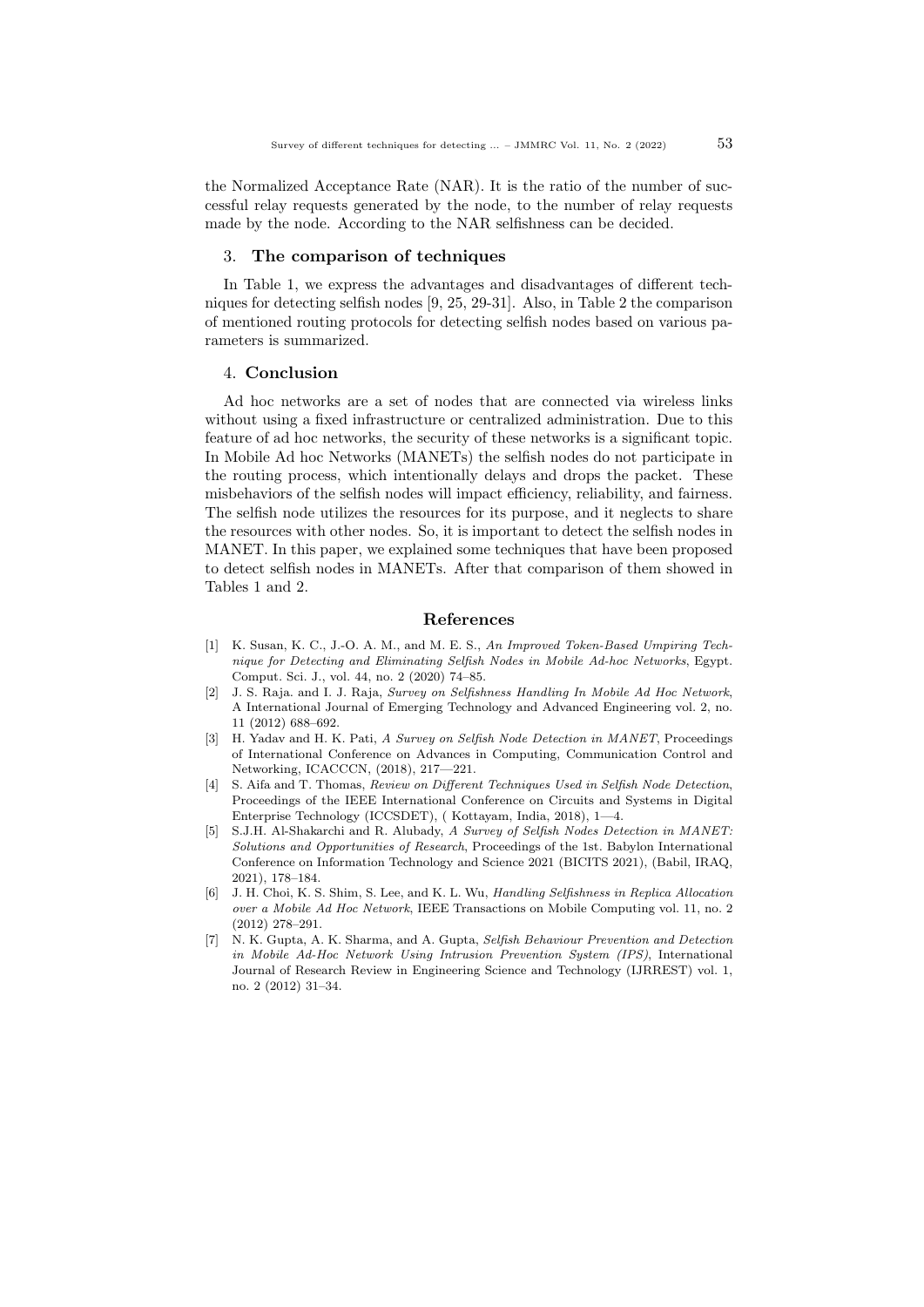|                        | The<br>Reputation-<br>based<br>Scheme                                                                                                                                                                        | The<br>Credit-<br>based scheme                                                                                                                                                                                                                                                                                                                                                                                                                                                                                                                               | The<br>Acknowledgement-<br>based Scheme                                                                                                                                                                                     | The<br>Game-<br>Theoretic<br>scheme                                                                                                                                                                                                                                                                                                                                                                                                                                                        |
|------------------------|--------------------------------------------------------------------------------------------------------------------------------------------------------------------------------------------------------------|--------------------------------------------------------------------------------------------------------------------------------------------------------------------------------------------------------------------------------------------------------------------------------------------------------------------------------------------------------------------------------------------------------------------------------------------------------------------------------------------------------------------------------------------------------------|-----------------------------------------------------------------------------------------------------------------------------------------------------------------------------------------------------------------------------|--------------------------------------------------------------------------------------------------------------------------------------------------------------------------------------------------------------------------------------------------------------------------------------------------------------------------------------------------------------------------------------------------------------------------------------------------------------------------------------------|
| Based on               | Reputation<br>metric<br>for<br>each node                                                                                                                                                                     | Virtual<br>Money<br>Concept                                                                                                                                                                                                                                                                                                                                                                                                                                                                                                                                  | Acknowledgment                                                                                                                                                                                                              | credit, repu-<br>tation,<br>and<br>Acknowl-<br>edgement                                                                                                                                                                                                                                                                                                                                                                                                                                    |
| Advantages             | It relies on<br>observations<br>from<br>multi-<br>ple sources.<br>Resistant to<br>the diffusion<br>of false in-<br>formation<br>from a small<br>of<br>group<br>lying nodes.                                  | Successful<br>in<br>stimulating<br>cooperation.<br>Useful in multi-<br>hop<br>wireless<br>networks, where<br>the action and<br>its<br>reward are<br>simultane-<br>not<br>ous.                                                                                                                                                                                                                                                                                                                                                                                | The<br>TWOACK<br>scheme<br>can<br>resolve the prob-<br>of<br>lems<br>the<br>overhearing tech-<br>nique<br>such<br>as<br>ambiguous<br>col-<br>lisions,<br>receiver<br>collisions,<br>and<br>limited transmis-<br>sion power. | It is a pow-<br>erful<br>tool<br>study<br>to<br>situations of<br>conflict and<br>cooperation,<br>which<br>is<br>concerned<br>with finding<br>the<br>best<br>actions<br>for<br>individual<br>decision-<br>makers (i.e.,<br>players).                                                                                                                                                                                                                                                        |
| Disadvantages Resource | consuming.<br>Susceptible<br>to the dis-<br>semination<br>of false in-<br>formation<br>from<br>large<br>groups of ly-<br>ing nodes. It<br>needs for au-<br>thentication<br>techniques<br>complex<br>systems. | Failure<br>to<br>$\det$ ect<br>self-<br>$\sin/malicious$<br>nodes.<br>The<br>average<br>credit<br>level<br>within the sys-<br>needs<br>to<br>tem<br>be kept at<br>a<br>reasonable level<br>for incentives to<br>work properly.<br>In most cases<br>complicated and<br>difficult to im-<br>plement.<br>Resource<br>con-<br>suming.<br>Unfair distribu-<br>tion of credits,<br>particularly for<br>remote<br>nodes.<br>for<br>remote<br>nodes The mon-<br>$_{\rm{etary}}$<br>reward<br>may<br>cause<br><b>as</b><br>an incentive for<br>cheating for a<br>node | Compared<br>to<br>overhearing<br>techniques,<br>the<br>2ACK<br>scheme<br>higher<br>has<br>$\mathbf{a}$<br>routing overhead.                                                                                                 | It<br>is<br>not<br>practical<br>$\mathbf{to}$<br>assume<br>that players<br>know<br>their<br>payoffs<br>and<br>the<br>payoffs<br>of others.<br>The<br>tech-<br>niques<br>of<br>solv-<br>ing<br>games<br>involv-<br>mixed<br>ing<br>strategies,<br>particularly<br>in the case<br>of<br>large<br>$\rm{a}$<br>pay-off<br>$\rm{ma}$ -<br>trix are very<br>complicated.<br>All<br>the<br>$\mbox{competitive}$<br>problems<br>cannot<br>be<br>analyzed<br>with<br>the<br>help of game<br>theory. |

# TABLE 1. The comparison of techniques for detection of selfish nodes.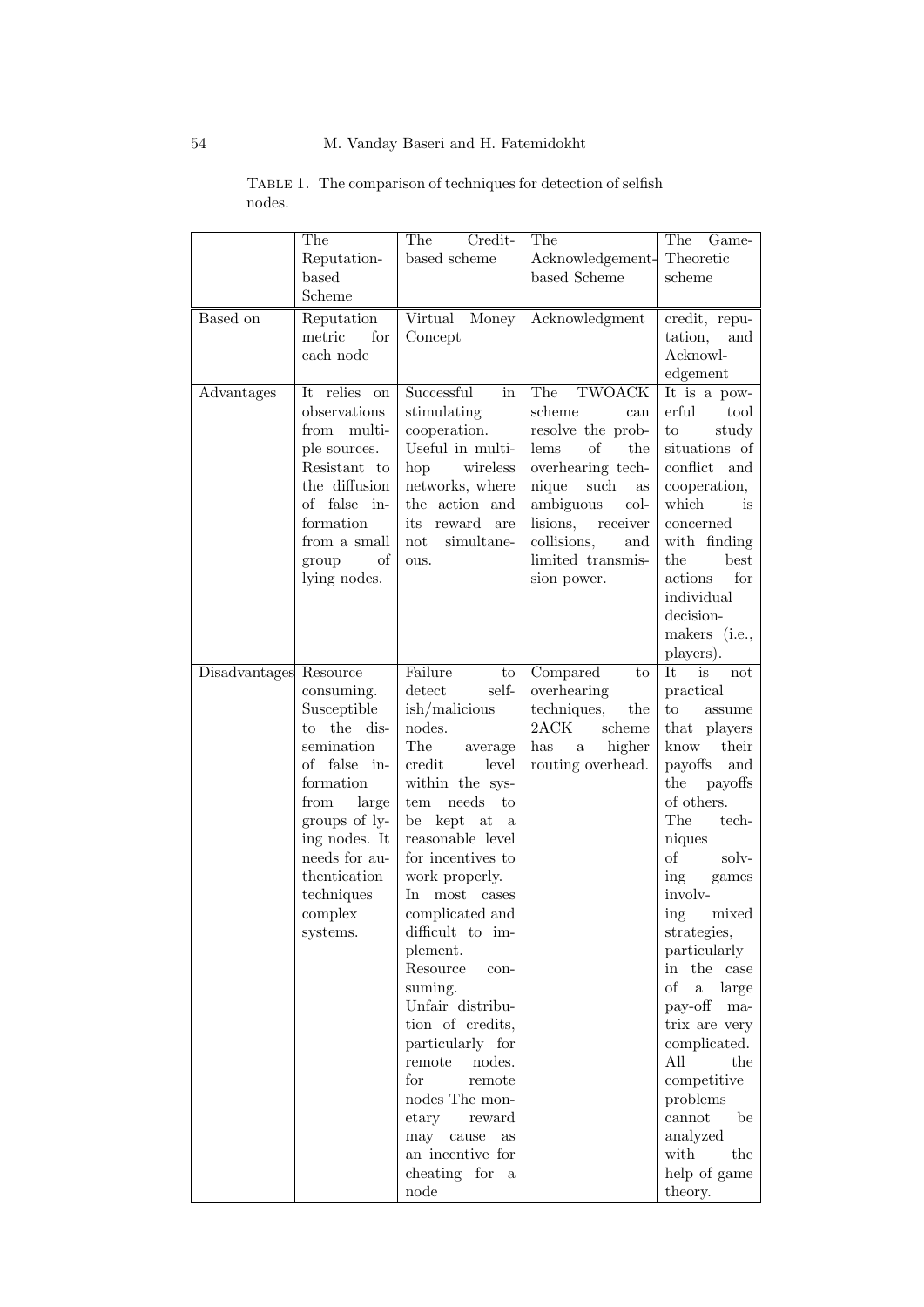| TABLE 2. The comparison of mentioned routing protocols for |  |  |  |
|------------------------------------------------------------|--|--|--|
| detecting selfish nodes.                                   |  |  |  |

| Methods                                              | Based on   | Routing        | Software                   |                                                                | Strategy   Disadvantage                                                                                                                                                                                                                                                                                                                                                                                                                                                            |
|------------------------------------------------------|------------|----------------|----------------------------|----------------------------------------------------------------|------------------------------------------------------------------------------------------------------------------------------------------------------------------------------------------------------------------------------------------------------------------------------------------------------------------------------------------------------------------------------------------------------------------------------------------------------------------------------------|
|                                                      |            | proto-         | simula-                    |                                                                |                                                                                                                                                                                                                                                                                                                                                                                                                                                                                    |
|                                                      |            | col            | tion                       |                                                                |                                                                                                                                                                                                                                                                                                                                                                                                                                                                                    |
| <b>SNRRM</b><br>(2021)<br>[10]                       | Reputation |                | $\overline{\text{NS}2.35}$ | Detect<br>selfish<br>node<br>and<br>choose<br>reliable<br>rout | In the SNRRM scheme,<br>the selfish nodes are not<br>cooperative<br>with<br>each<br>other, therefore the fa-<br>mous nodes are detected<br>via the<br>communication<br>ratio analysis between the<br>nodes                                                                                                                                                                                                                                                                         |
| Watchdog<br>&<br>pathrate<br>(2012)<br>$[11]$        | Reputation | DSR            | <b>OPNET</b>               | Detect<br>and<br>choose<br>the<br>optimal<br>path              | Watchdog may not<br>de-<br>tect a misbehaving node<br>because of ambiguous col-<br>lisions, receiver collisions,<br>limited<br>transmission<br>false<br>behavior,<br>power,<br>collusion,<br>partial<br>and<br>dropping.                                                                                                                                                                                                                                                           |
| Chimp-<br>CoCoWa-<br><b>AODV</b><br>(2021)<br>$[12]$ | Reputation | <b>AODV</b>    | NS2.35                     | Detect<br>and<br>isolate<br>selfish<br>node                    | Chimp-CoCoWa-AODV<br>does not use encryption to<br>protect data or nodes. It<br>uses behavior grading by<br>monitoring<br>${\rm downstream}$<br>nodes but is vulnerable<br><b>MANET</b><br>numerous<br>to<br>behavior attacks.                                                                                                                                                                                                                                                     |
| SCSM<br>(2003)<br>$\left[13\right]$                  | Credit     | <b>GPFA</b>    | $C++$                      | Detect<br>selfish<br>node                                      | SCSM is restricted to uni-<br>cast traffic, and it seems<br>to be difficult to extend it<br>to multicast. Also, in this<br>method is assumed that<br>every packet has the same<br>size.                                                                                                                                                                                                                                                                                            |
| PPM and<br><b>PTM</b><br>(2000)<br>$[14]$            | Credit     | $\overline{a}$ | $\overline{a}$             | Detect<br>and<br>choose<br>the<br>optimal<br>path              | In PPM, if the packet<br>does not have sufficient<br>beans, then the interme-<br>diate node will drop that<br>To forward the<br>packet.<br>packet, the source node<br>must have the appropriate<br>amount of beans.<br><b>PTM</b><br>requires<br>tamper-proof<br>hardware<br>that<br>SO<br>no<br>in<br>the<br>node<br>network<br>its<br>beans<br>increase<br>can<br>un-authentically.<br>This is<br>the disadvantage of this<br>method as it increases the<br>cost of the network. |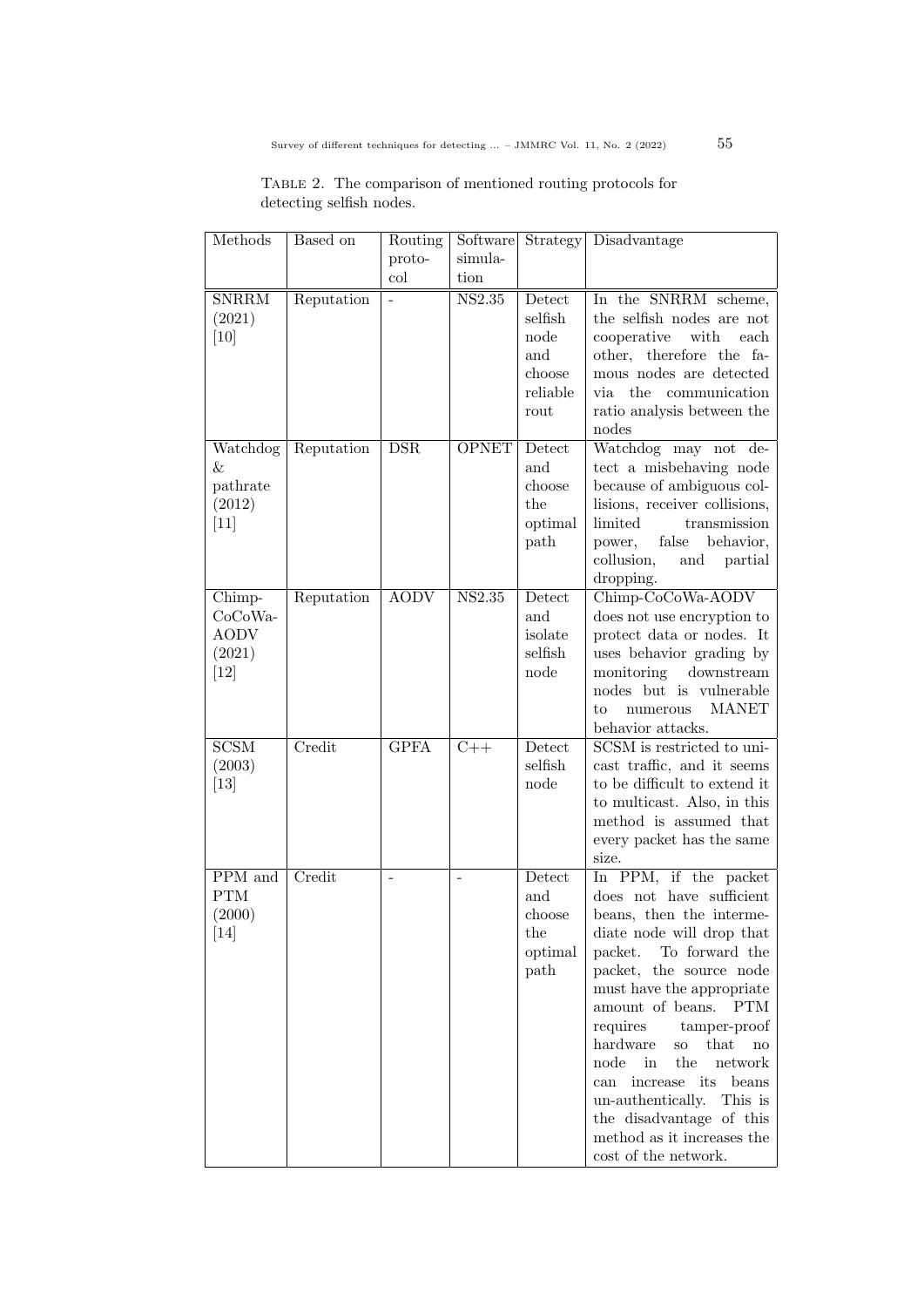| <b>EBCS</b><br>(2019)<br>[15]               | Credit                 | <b>DSR</b>  | NS <sub>2</sub>                     | Detect<br>and<br>elim-<br>inate<br>selfish<br>node                     | method eliminates<br>This<br>selfish<br>node<br>the<br>from<br>packet transferring.                                                                                                                                                                                                               |
|---------------------------------------------|------------------------|-------------|-------------------------------------|------------------------------------------------------------------------|---------------------------------------------------------------------------------------------------------------------------------------------------------------------------------------------------------------------------------------------------------------------------------------------------|
| NCV-<br><b>AODV</b><br>(2018)<br>$[16]$     | Credit                 | <b>AODV</b> | <b>NS2.35</b>                       | Detect<br>and<br>prevent<br>$\operatorname{selfish}$<br>node           | This method fails as soon<br>as the adjacent node tends<br>to drop the packet of data<br>for a real reason.                                                                                                                                                                                       |
| <b>NADS</b><br>(2018)<br>[17]               | Credit                 | DSR         | NS2.34                              | Detect<br>and<br>moti-<br>vate<br>collab-<br>oration                   | Since NADS enable nodes<br>to share their recommen-<br>dations, selfish nodes may<br>share fake recommenda-<br>tions to improve falsely<br>the reputation value of<br>selfish node or to deterio-<br>rate the reputation value<br>of an honest node, known<br>as a false dissemination<br>attack. |
| (2005)<br>[18]                              | TWOACK Acknowledge DSR |             | $\overline{\text{NS2}}$             | Detect<br>and<br>avoid<br>selfish<br>node                              | This method improved the<br>packet delivery ratio, with<br>reasonable additional<br>$a -$<br>routing overhead but with<br>some expected increase of<br>false alarms.                                                                                                                              |
| 2ACK<br>(2007)<br>$[19]$                    | Acknowledge DSR        |             | $\overline{\text{NS2}}$             | Detect<br>and<br>mit-<br>igate<br>the<br>effect of<br>selfish<br>node  | This method is focused<br>only on link misbehavior.<br>It is more difficult to de-<br>cide the behavior of a sin-<br>gle node.                                                                                                                                                                    |
| NACK<br>(2012)<br>[20]                      | Acknowledge DSR        |             | $\overline{\text{NS2}}$             | of rout-<br>ing<br>misbe-<br>havior<br>and<br>collu-<br>sion<br>attack | Detection Although NACK can re-<br>sist a successful collusion<br>attack, it only considers<br>the case of two consecutive<br>nodes.                                                                                                                                                              |
| $E-$<br><b>TWOACK</b><br>(2018)<br>[21]     | Acknowledge AODV       |             | NS2.35                              | Detect<br>selfish<br>node                                              | In this method, the sender<br>may not receive an ac-<br>knowledgment.                                                                                                                                                                                                                             |
| $\overline{\mathrm{DSSAM}}$<br>(2021)<br>22 | Acknowledge DSR        |             | QualNet<br>Simulator-selfish<br>7.0 | Detect<br>node                                                         | <b>DSSAM</b><br>creates<br>more<br>routing overhead.                                                                                                                                                                                                                                              |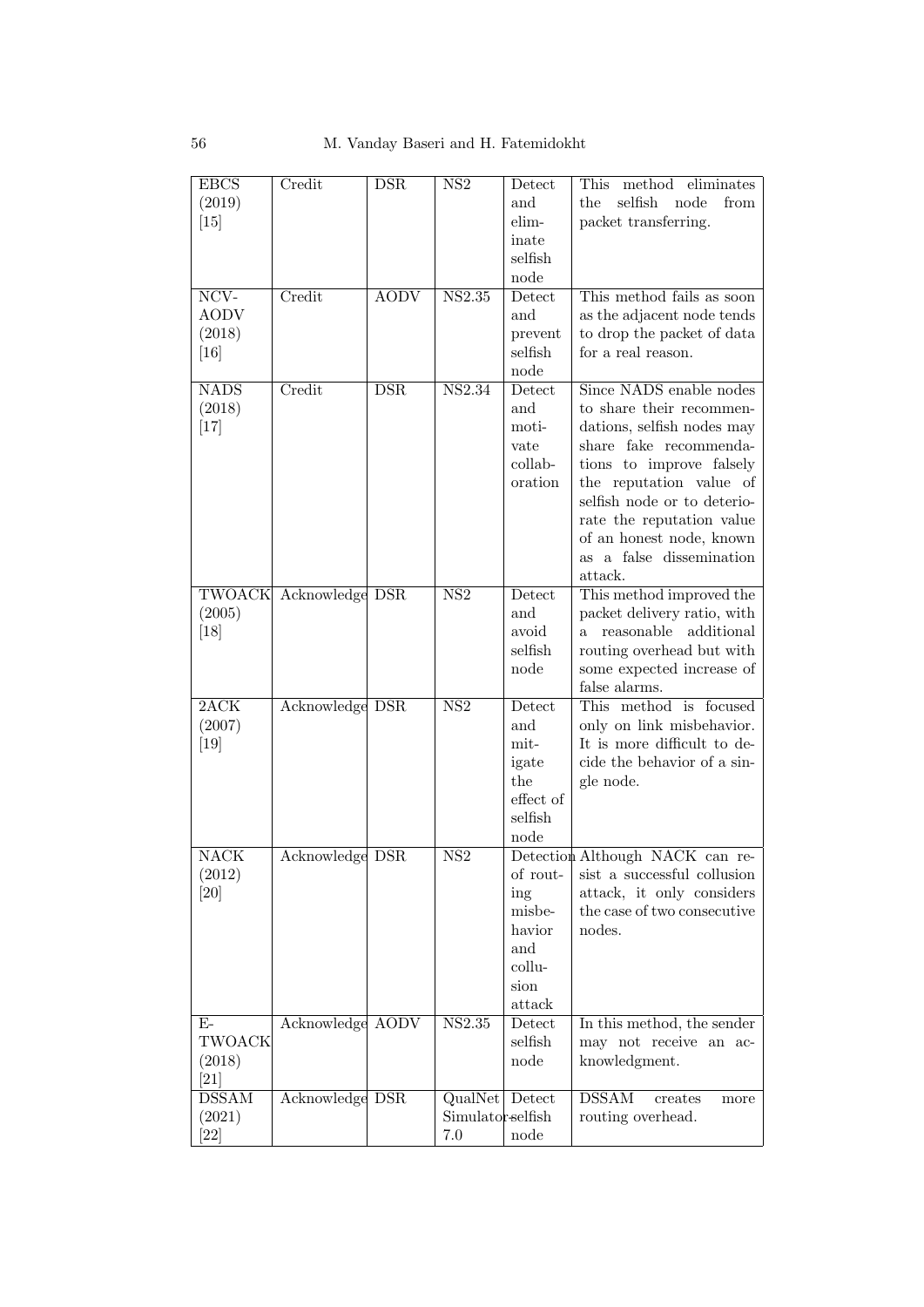| <b>SDPS</b><br>(2020)<br>[26] | Game<br>ory | the- |             | NS <sub>2</sub> | Detect<br>and<br>moti-<br>vate<br>collab-<br>oration | In SDPS, only neighbors<br>who have a direct connec-<br>tion with a specific node<br>can testify the degree of<br>cooperation for that node<br>and only these nodes can<br>update their misbehaving<br>table. |
|-------------------------------|-------------|------|-------------|-----------------|------------------------------------------------------|---------------------------------------------------------------------------------------------------------------------------------------------------------------------------------------------------------------|
| SLAC<br>(2004)<br>[27]        | Game<br>ory | the- |             | Ada             | Detect<br>selfish<br>node                            | Nodes that never change<br>their behavior from self-<br>ish options could be the<br>worst enemies of a SLAC<br>approach.                                                                                      |
| <b>GTFT</b><br>(2003)<br>[28] | Game<br>ory | the- | <b>AODV</b> |                 | Detect<br>and<br>moti-<br>vate<br>collab-<br>oration | In GTFT is assumed that<br>nodes are rational, there-<br>fore nodes will not always<br>be willing to expand their<br>energy resources to relay<br>traffic generated by other<br>users.                        |

- [8] S. Marti, T.J. Giuli, K. Lai, and M. Baker, Mitigating routing misbehavior in mobile ad hoc networks, Proceedings of the 6th annual international conference on Mobile computing and networking (New York, NY, United States, 2000), 255-–265.
- [9] R. kaushikand J. Singhai, Detection, and Isolation of Reluctant Nodes Using Reputation Based Scheme in an Ad-hoc Network, International Journal of Computer Networks & Communications (IJCNC) vol. 3, no. 2 (2011) 95–105.
- [10] M. Ponnusamy, Dr. A. Senthilkumar, Dr.R.Manikandan, Detection of Selfish Nodes Through Reputation Model In Mobile Adhoc Network – MANET, Turkish Journal of Computer and Mathematics Education vol. 12, no. 9 (2021) 2404–2410.
- [11] T. H. Lacey, R.F. Mills, B.E. Mullins, R.A. Raines, M. E. Oxley, and S.K. Rogers, RIPsece- Using Reputation-based Multilayer Security to Protect MANETs, Computers and Security vol. 31 (2012) 122–136.
- [12] B.V. Sherif and P. Salini, Detection and Isolation of Selfish nodes in Manet using Collaborative Contact-Based Watchdog with Chimp-AODV, Research Square, springer (2021) DOI: https://doi.org/10.21203/rs.3.rs-754829/v1.
- [13] L. Buttyan, J.P. Hubaux, Stimulating cooperation in self-organizing mobile ad hoc networks, ACM/Kluwer Mobile Networks and Applications vol. 5, no. 8 (2003) 579—592.
- [14] L. Buttyan and J.P. Hubaux, Enforcing Service Availability in Mobile Ad-Hoc WANs, Proceedings of 2000 First Annual Workshop on Mobile and Ad Hoc Networking and Computing. MobiHOC (Cat. No.00EX444), (Boston, MA, USA, 2000), 87–96.
- [15] S. Mubeen and S. Johar, *Detection and Elimination of the Selfish Node in Ad-Hoc* Network Using Energy Credit Based System, J. Netw. Inf. Secure. vol. 7, no. 2 (2019) 18–22.
- [16] K. Rama Abirami and M. G. Sumithra, Evaluation of Neighbor Credit Value-Based AODV Routing Algorithms for Selfish Node Behavior Detection, Cluster Computing vol. 22 (2018) 1–10.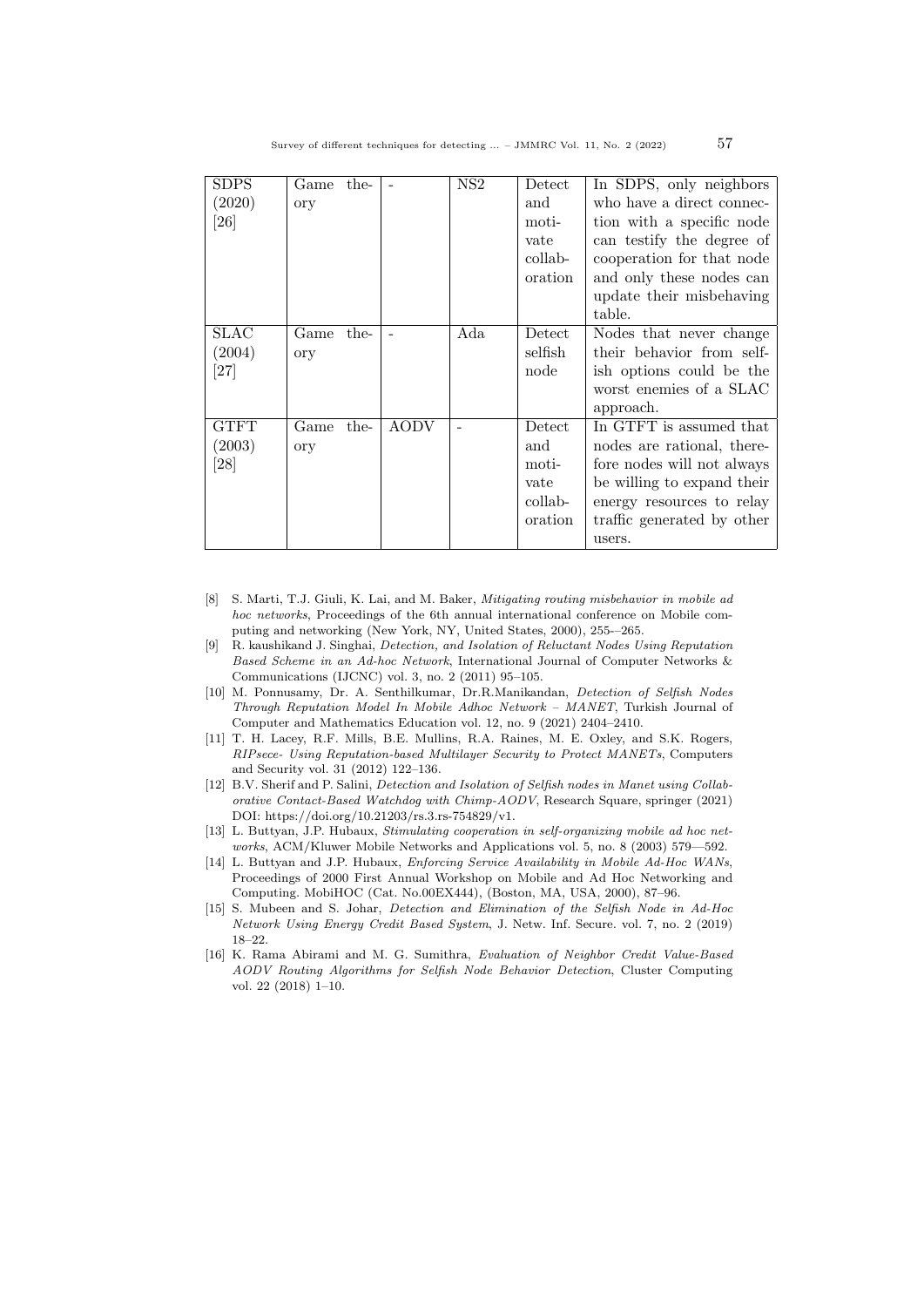- [17] M. Bounouni and L. Bouallouche-Medjkoune, Adaptive Credit-Based Stimulation Scheme for Dealing with Smart Selfish Nodes in Mobile Ad Hoc Network, Proceeding of the 2018 International Symposium on Programming and Systems (ISPS), (Algiers, Algeria, 2018), 1–5.
- [18] K. Balakrishnan, J. Deng, and P. K. Varshney, TWOACK: Preventing Selfishness in Mobile Ad Hoc Networks, Proceeding of the IEEE Wireless Communications and Networking Conference, WCNC, (New Orleans, LA, USA, 2005), 2137—2142.
- [19] K. Liu, J. Deng, P. K. Varshney, and K. Balakrishnan, An Acknowledgment-based Approach for the Detection of Routing Misbehavior in MANETs, IEEE Transactions on Mobile Computing vol. 6, no. 5 (2007) 536–550.
- [20] H. M. Sun, Ch. H. Chen and Y. F. Ku, A Novel Acknowledgment-based Approach Against Collude Attacks in MANET, Expert Systems with Applications vol. 39 (2012) 7968– 7975.
- [21] S. Sayyar, A. Khan, F. Ullah, H. Anwar, and Z. Kaleem, Enhanced TWOACK Based AODV Protocol for Intrusion Detection System, Proceeding of the 2018 International Conference on Computing, Mathematics and Engineering Technologies, (Sukkur, Pakistan, 2018), 1-–4.
- [22] A. Srivastsva, S.K. Gupta, M. Najim, N. Sahu, G. Aggarwal, and B.D. Mazumdar, DSSAM: digitally signed secure acknowledgment method for mobile ad hoc network, EURASIP Journal on Wireless Communications and Networkingvol. 12 (2021) https://doi.org/10.1186/s13638-021-01894-7.
- [23] D. B. Roy and R. Chaki, MADSN: Mobile Agent-Based Detection of Selfish Node in MANET, International Journal of Wireless & Mobile Networks(IJWMN) vol. 3, no. 4 (2011) 225-235.
- [24] J. H. Cho and I. R. Chen, On the Tradeoff Between Altruism and Selfishnessin MANET Trust Management, Ad Hoc Networks vol. 11 (2013) 2217–2234.
- [25] L. Zhao, J. Zhang, K. Yang, and H. Zhang, Using Incompletely Cooperative Game Theory in Mobile Ad Hoc Networks, Proceedings of the 2007 IEEE International Conference on Communications, (Glasgow, UK, 2007), 3401–3406.
- [26] A.A. Sharah, M. Alhaj, and M. Hassan, Selfish Dynamic Punishment Scheme: Misbehavior Detection in MANETs Using Cooperative Repeated Game, International Journal of Computer Science and Network Security (IJCSNS) vol. 20, no. 3 (2020) 168–173.
- [27] D. Hales, From Selfish Nodes to Cooperative Networks Emergent Link-based incentives in Peer-to-Peer Networks, Proceedings of the Fourth International Conference on Peerto-Peer Computing (P2P'04), (Zurich, Switzerland, 2004), 151–158.
- [28] V. Srinivasan, P. Nuggehalli, C.F. Chiasserini, and R.R. Rao, Cooperation in Wireless Ad Hoc Networks, Proceedings of the IEEE INFOCOM 2003. Twenty-second Annual Joint Conference of the IEEE Computer and Communications Societies (IEEE Cat. No.03CH37428), (San Francisco, CA, USA, 2003), 808–817.
- [29] A. Gupta and A. Saxena, Detection and Prevention of Selfish Node in MANET using Innovative Brain Mapping Function: Theoretical Model, International Journal of Computer Applications vol. 57, no. 12 (2012) 17–20.
- [30] D. E. Charles, K. D. Georgilakis and A. D. Panagopoulos, ICARUS: Hybrid Incentive Mechanism for Cooperation Stimulation in Ad hoc Networks, Ad Hoc Networks vol. 10 (2012) 976–989.
- [31] http://www.universalteacherpublications.com/univ/ebooks/or/Ch9/limit.htm (Available at March 15, 2010).